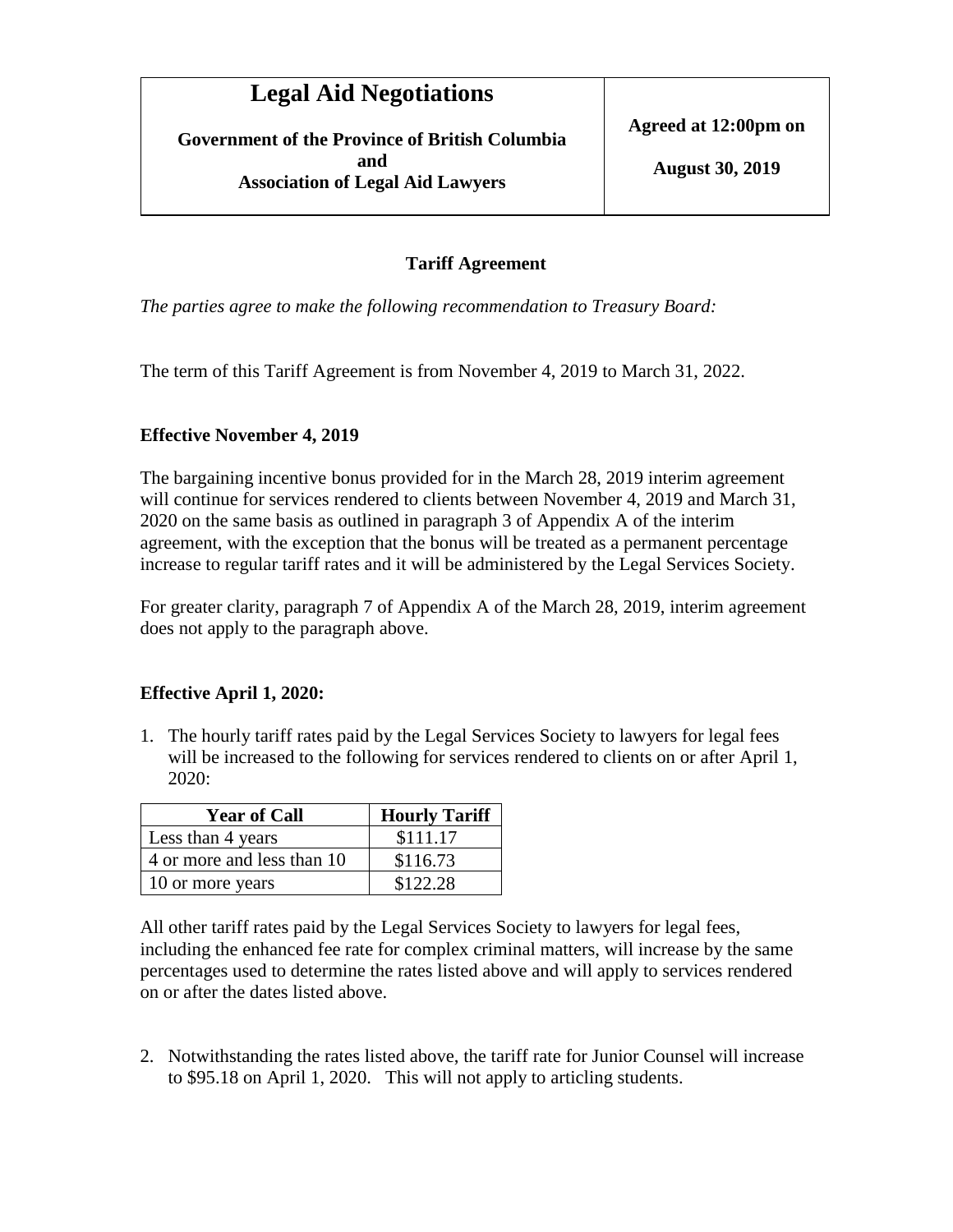| <b>Legal Aid Negotiations</b>                                                                           |                                                |
|---------------------------------------------------------------------------------------------------------|------------------------------------------------|
| <b>Government of the Province of British Columbia</b><br>and<br><b>Association of Legal Aid Lawyers</b> | Agreed at 12:00pm on<br><b>August 30, 2019</b> |
|                                                                                                         |                                                |

#### **Effective April 1, 2021:**

The hourly tariff rates paid by the Legal Services Society to lawyers for legal fees will be increased to the following for services rendered to clients on or after April 1, 2021:

| <b>Year of Call</b>        | <b>Hourly Tariff</b> |
|----------------------------|----------------------|
| Less than 4 years          | \$113.39             |
| 4 or more and less than 10 | \$119.07             |
| 10 or more years           | \$124.73             |

All other tariff rates paid by the Legal Services Society to lawyers for legal fees, including the tariff rate for Junior Counsel and the enhanced fee rate for complex criminal matters, will increase by the same percentages used to determine the rates listed above and will apply to services rendered on or after the dates listed above.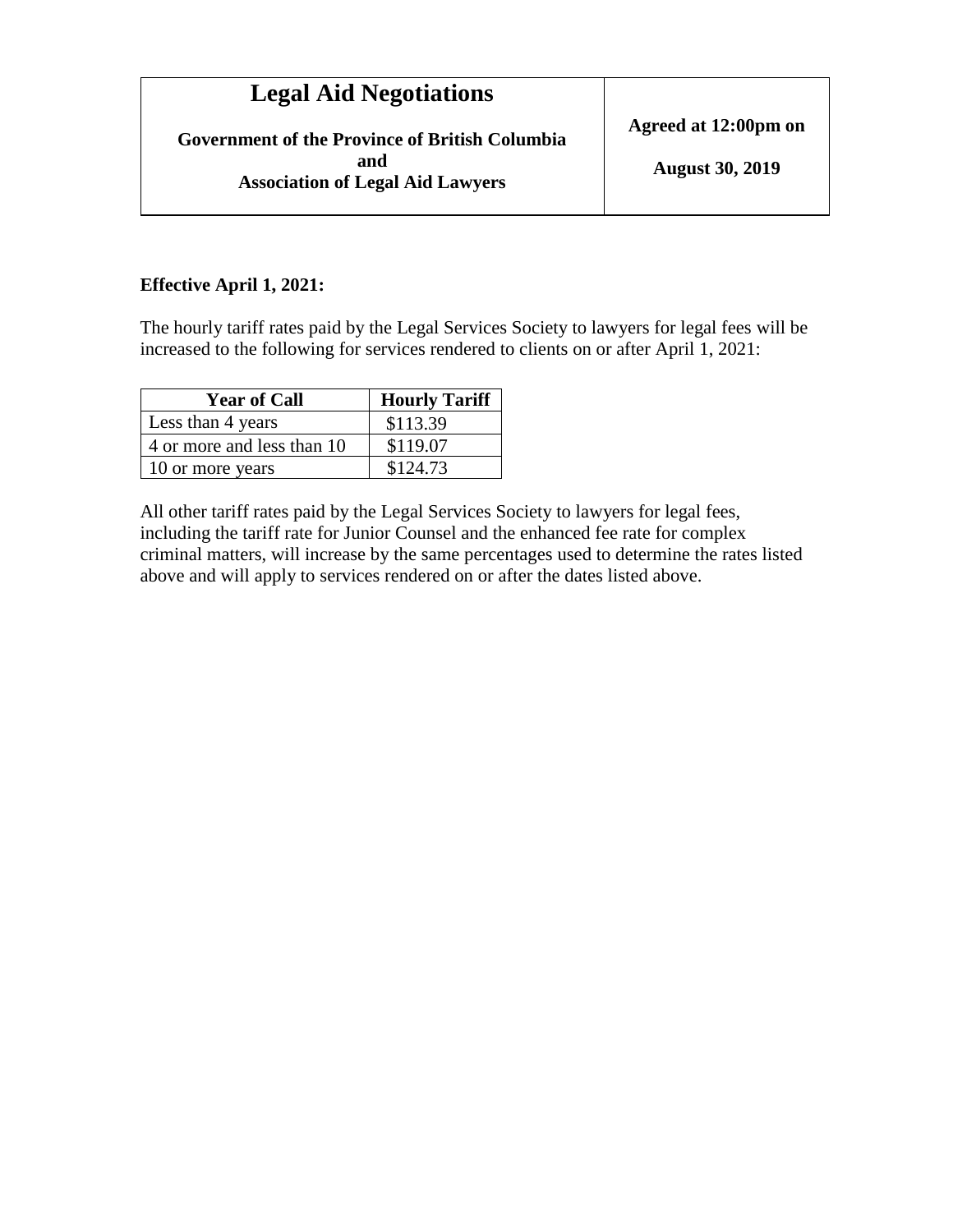**Government of the Province of British Columbia and Association of Legal Aid Lawyers**

#### Negotiation Framework Agreement

In this Agreement:

"legal aid lawyer" means a lawyer in good standing with the Law Society whom LSS deems eligible to accept tariff contracts to perform legal services under the LSS Tariffs – General Terms and Conditions.

"tariff agreement" means an agreement between ALL and the Province relating to tariff rates and other compensation-related terms and conditions under which legal aid lawyers provide services to clients under contract with LSS.

## Negotiating framework

- 1. The Province commits to future negotiations with ALL respecting tariff rates and other compensation-related terms and conditions existing at the time of negotiations under which legal aid lawyers provide services to clients under contract with LSS in advance of each tariff agreement.
- 2. The Province will consult with ALL prior to determining the negotiating agent that will negotiate with ALL under the terms of this Agreement.
- 3. The Province recognizes ALL as the exclusive agent for negotiating the matters identified in paragraph 1 on behalf of legal aid lawyers.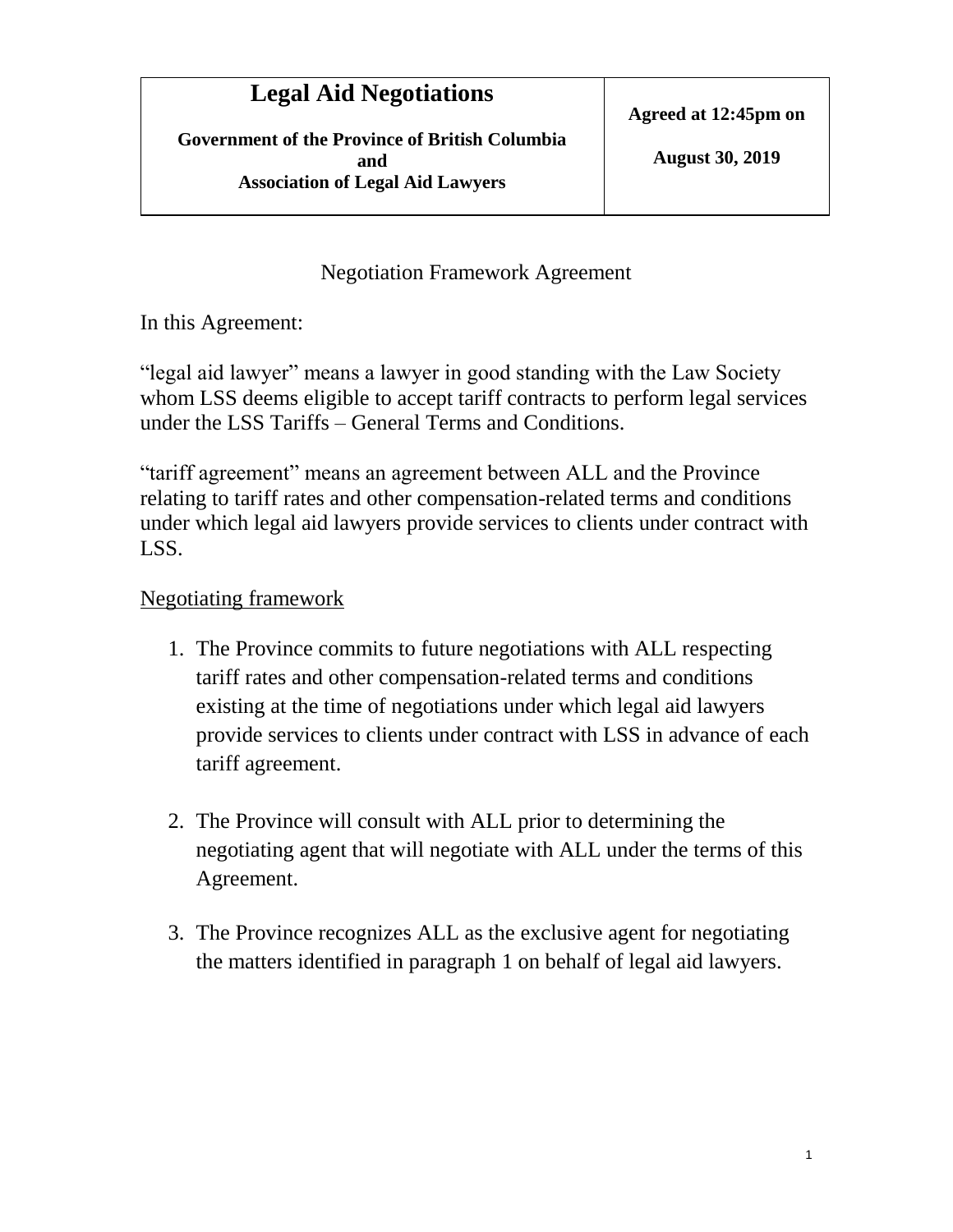### Process for negotiating the renewal of tariff agreements

- 4. No less than three months prior to expiry of an existing tariff agreement, unless otherwise agreed, the parties will begin negotiations on a renewal tariff agreement. The parties will make every reasonable effort to agree to a renewal tariff agreement prior to the date of expiry of the existing tariff agreement.
- 5. If the parties have not reached agreement by the expiry of the existing tariff agreement, the parties will engage in a mediation process, of no more than one month, with a mutually agreeable mediator to assist with the renegotiations at the request of either party. Mediation can take place earlier by mutual agreement.
- 6. No withdrawal of services and no reduction to tariff rates or other compensation-related existing terms and conditions related to the negotiation process, can commence without the parties first engaging in mediation.
- 7. If the parties cannot reach agreement with assistance of the mediator, the mediator may, with the consent of both parties, provide a report on the status of negotiations, which can include recommendations at their discretion. Such a report, and the parties' stances in relation to making the report public, shall remain confidential between the parties unless otherwise agreed.
- 8. A withdrawal of services or reduction to tariff rates or other compensation-related existing terms and conditions, related to the negotiation process, cannot take place prior to the expiry of the tariff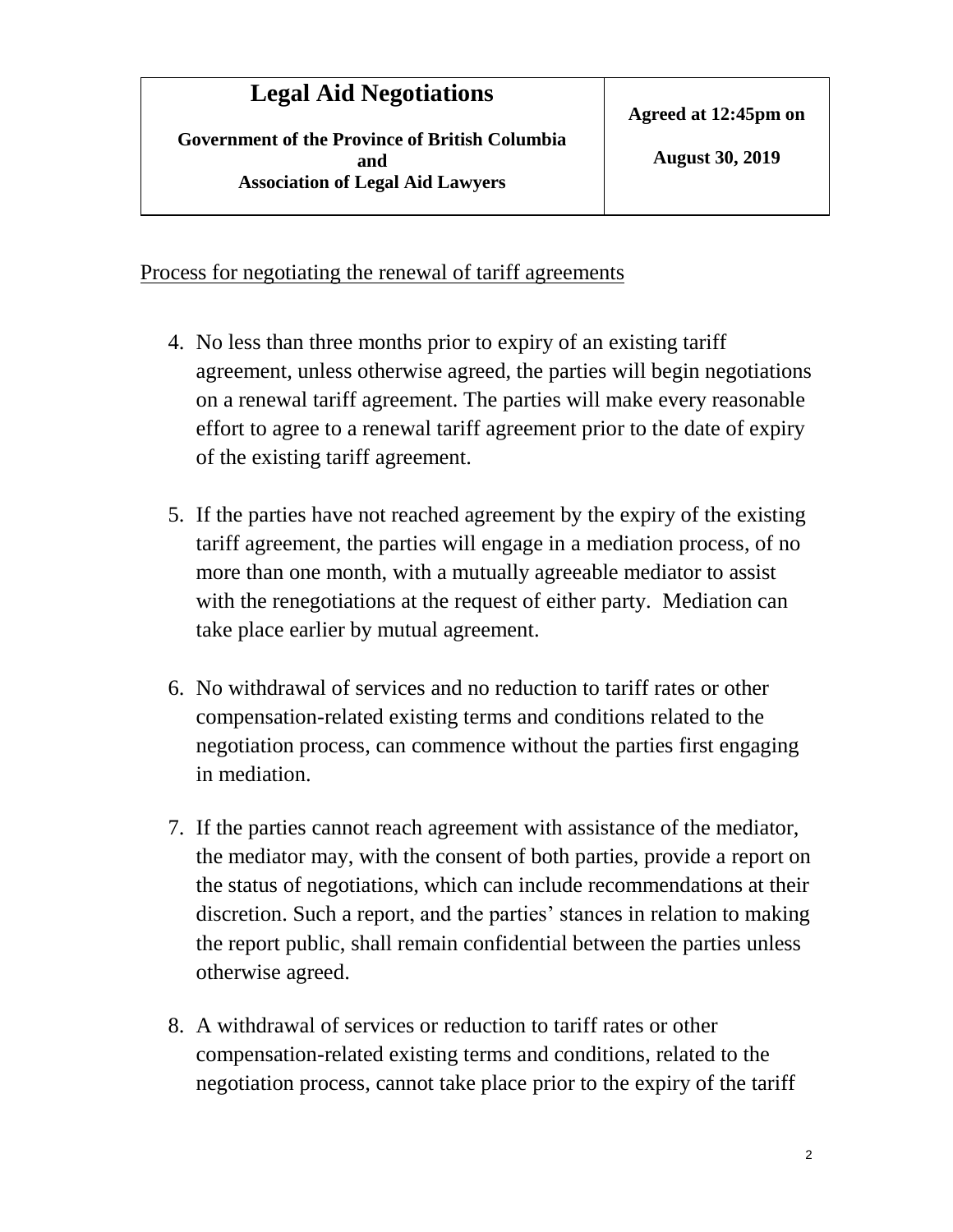**Government of the Province of British Columbia and Association of Legal Aid Lawyers**

agreement and without a full essential services agreement or order in place.

- 9. If the parties cannot reach agreement on which services are essential, the parties will engage the BC Labour Relations Board or a mutually agreeable arbitrator to provide a binding decision on essential services on an expedited basis.
- 10.ALL will not encourage, endorse or condone any withdrawal of services, in relation to the negotiation process, until such time as essential services are agreed between the parties or there has been a final ruling and in any event not before the expiry of the tariff agreement.
- 11.Notwithstanding the essential services clauses above, the parties will reach an agreement prior to August 31, 2019, and subsequently during each future round of negotiations, on the minimum legal aid services identified as essential services in the event of an impasse in the next round of negotiations. This agreement, and the limited circumstances in which it may be amended, are attached in Appendix A and will be updated after each round of bargaining.
- 12.The agreement reached by the parties pursuant to paragraph 11 shall not prejudice the positions the parties may take before the BCLRB or an arbitrator with regard to the full essential services that should apply in the event of an impasse in the next round of bargaining.
- 13.ALL will not encourage, endorse or condone the withdrawal of services, in relation to the negotiation process, that are identified as essential. In the context of the withdrawal of services, related to the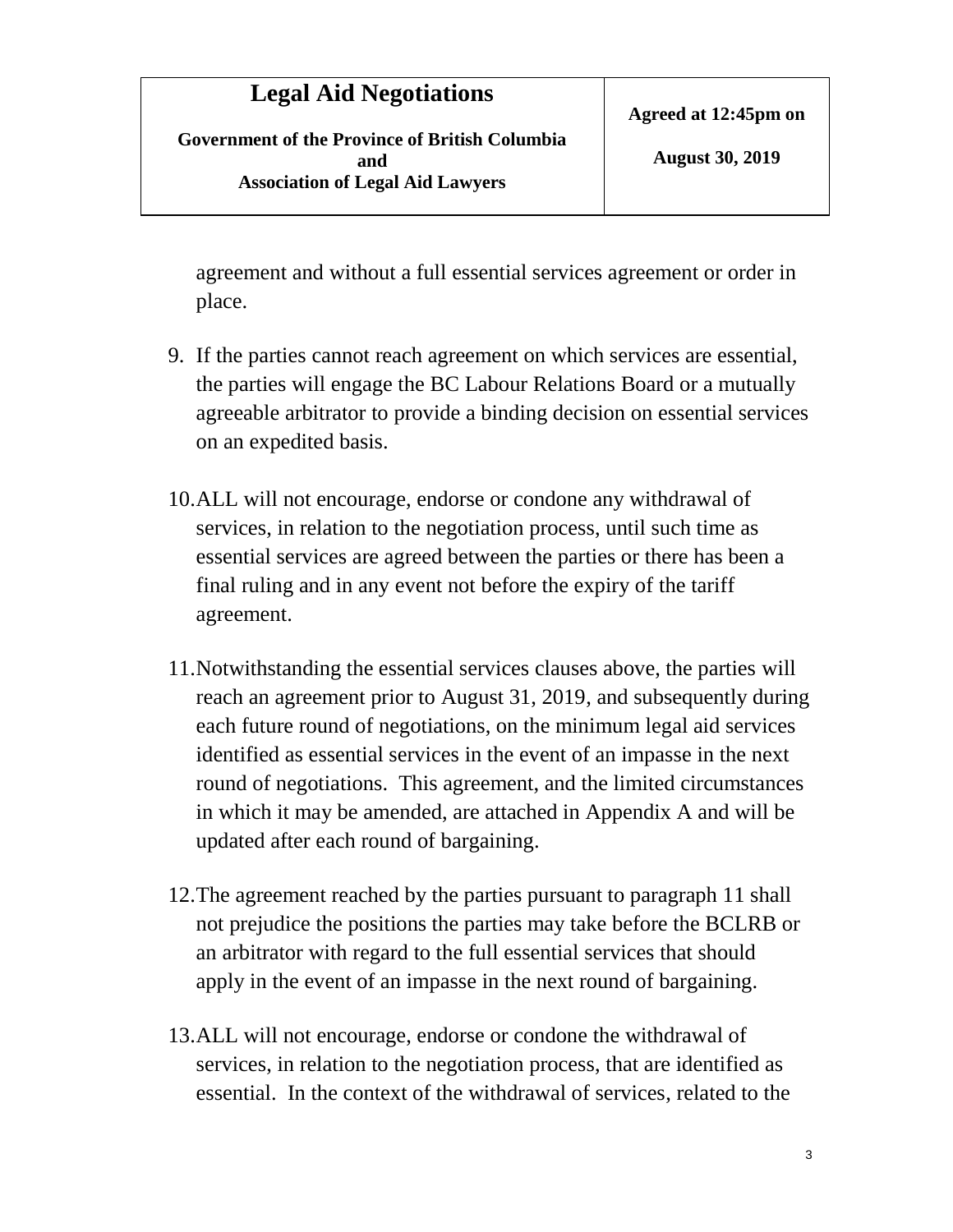**Government of the Province of British Columbia and Association of Legal Aid Lawyers**

**Agreed at 12:45pm on**

**August 30, 2019**

negotiation process, individual lawyers may use their own judgement in determining whether their professional ethical obligations permit them to withdraw from any existing retainer to provide services not identified as essential.

- 14.Once either party is in an authorized position to withdraw services or reduce tariff rates or other compensation-related existing terms and conditions related to the negotiation process, it must provide the other party with 72 hours written notice of that intention.
- 15.Notwithstanding paragraph #1 above, the parties in any given round of negotiations may agree to also negotiate additional matters beyond those identified in paragraph #1. Such additional matters may only be negotiated by mutual agreement each round and cannot be the subject of a withdrawal of services or reduction in tariff rates or other compensation-related existing terms and conditions related to the negotiating process.
- 16.All legal aid lawyers shall be prohibited from withdrawing services to press for improved contract conditions during or after the term of a tariff agreement unless authorized by this "Process for negotiating the renewal of tariff agreements" section and the applicable essential services agreement or order. The Province and/or LSS will take the necessary steps to ensure this clause is legally enforceable for legal aid lawyers that are not members of ALL.
- 17.If a significant withdrawal of services that is prohibited under paragraph #16 above occurs, the Province will review the efficacy of the negotiating framework. Such a review may make recommendations for changes to the negotiating framework.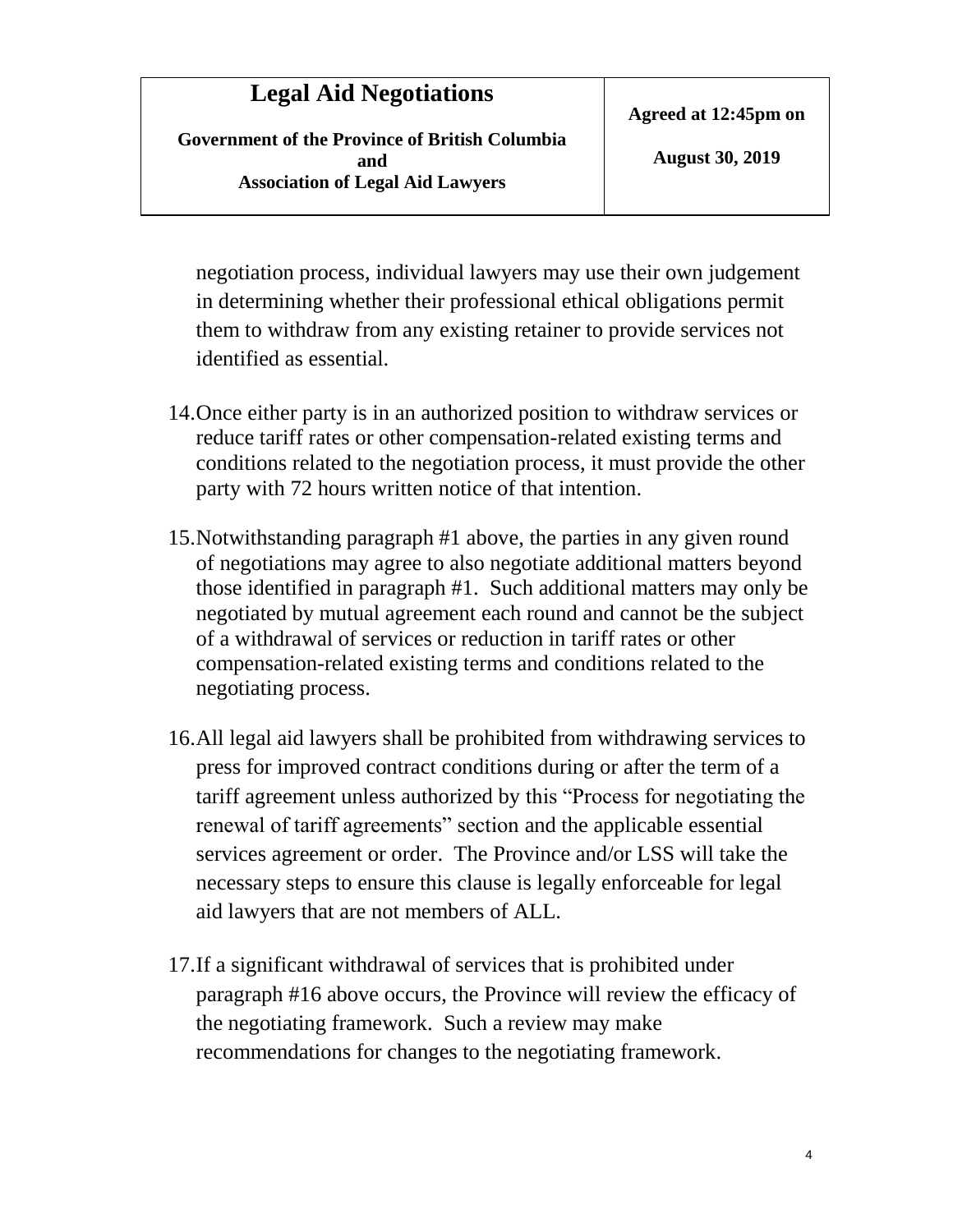**Government of the Province of British Columbia and Association of Legal Aid Lawyers**

**Agreed at 12:45pm on**

**August 30, 2019**

18.In the event of a withdrawal of services or reduction in tariff rates or other compensation-related existing terms and conditions, related to the negotiation process, LSS will continue to perform its ongoing work with its own employees and/or by non-tariff contracted lawyers. However, the scope of work performed by it will not be expanded to replace the services withdrawn by tariff legal aid lawyers. Should any difficulties arise in this regard, the parties will meet to attempt to resolve and, failing resolution, will ask for the assistance of the BC Labour Relations Board or a mutually agreeable arbitrator.

#### **Other terms**

- 19.The tariff agreement shall apply to all legal aid lawyers that are members of ALL, and the LSS Tariffs and *General Terms and Conditions* for all tariff legal aid lawyers who provide services to LSS under contract, including the standard tariff and block fee schedules, will be amended accordingly to reflect the tariff agreement.
- 20.The tariff agreement shall remain in force and be binding on the parties until the expiry of the tariff agreement and continue thereafter until a new tariff agreement has been concluded, subject to the rights of the parties listed in the "Process for negotiating the renewal of tariff agreements" section above.
- 21.Except as provided for above, if a dispute arises during the term of a tariff agreement regarding the interpretation or application of any of the provisions contained in it and the matter has not been resolved within 30 days after written notice has been provided to the other party, the dispute may be referred to arbitration by a mutually agreed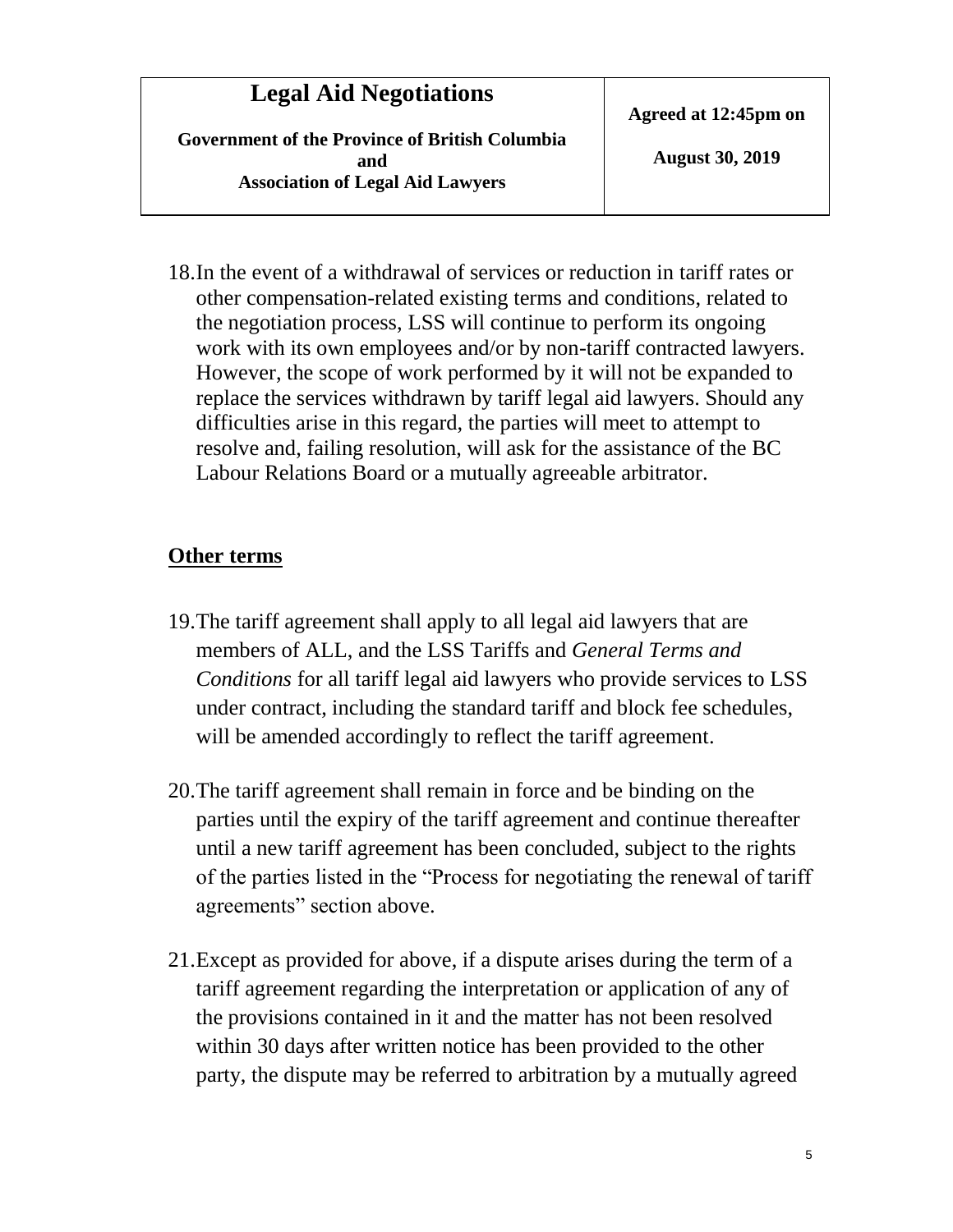**Government of the Province of British Columbia and Association of Legal Aid Lawyers**

**Agreed at 12:45pm on**

**August 30, 2019**

upon arbitrator, which decision shall be binding upon the parties in accordance with the *Arbitration Act*.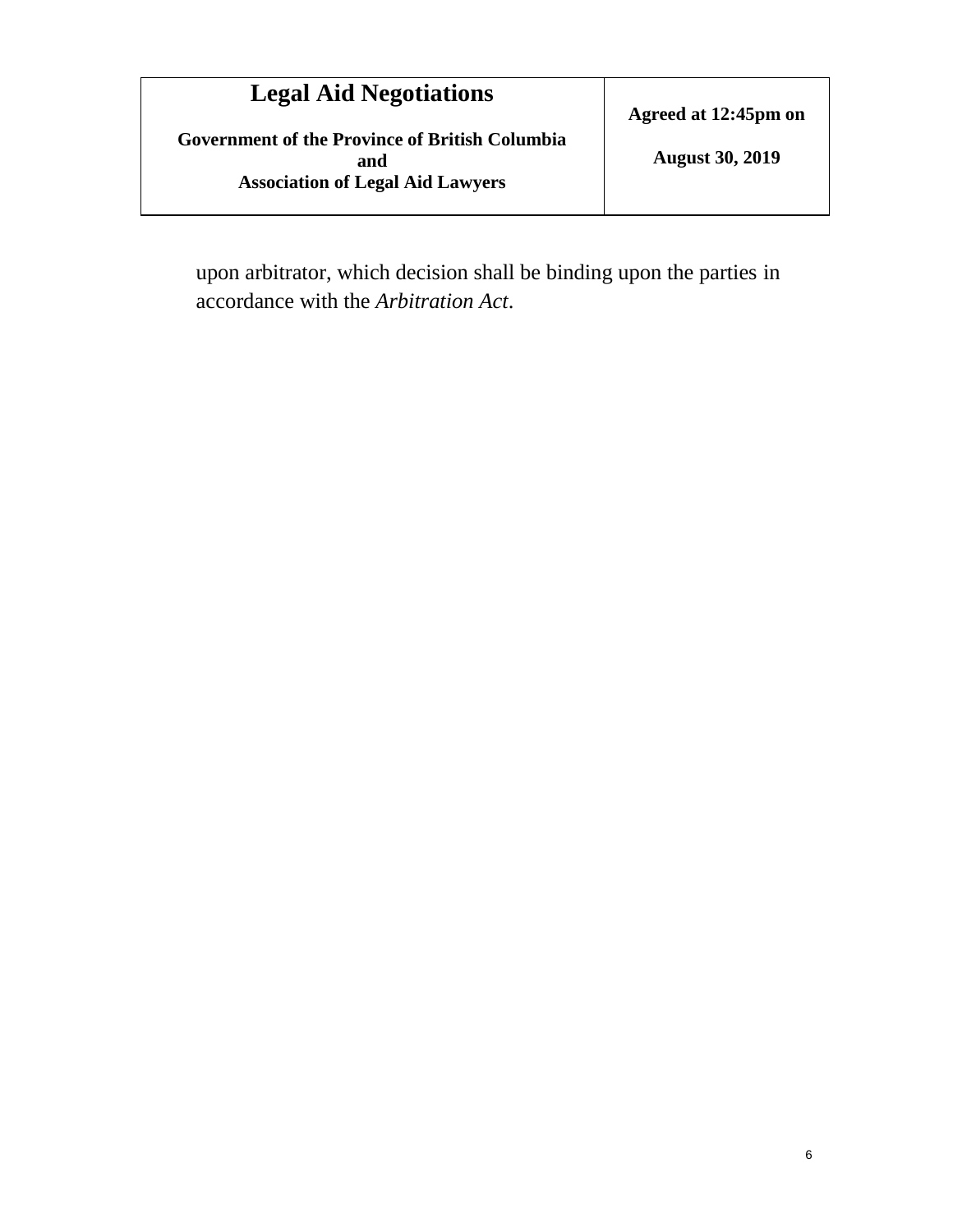## **Appendix A**

Pursuant to paragraph 11 of this Negotiation Framework Agreement, the following is the list of the minimum legal aid services identified as essential services in the event of an impasse in the negotiations to renew the 2019 Tariff Agreement:

- i. Family law applications for protection orders and any required steps to give effect to the protection order, both bringing and defending (using family duty counsel or an issue specific referral)
- ii. Criminal court bail hearings if Crown showing cause for detention (using criminal in-custody duty counsel or an issue specific referral)
- iii. Immigration hearings where there is a potential for removal from the country and detention reviews conducted by immigration duty counsel
- iv. Contested CFCSA presentation hearings where the Director is seeking removal
- v. Urgent Hague Convention matters and FLA matters where there is a serious risk that a child will be removed from BC

In addition, the parties agree that the following are the circumstances referred to in paragraph 11 which could permit the list of services identified above to be amended in advance of the next round of negotiations:

- a) Binding and material court decisions
- b) Material statutory amendments
- c) Material Amendments to the Code of Professional Conduct or other binding Law Society publications addressing a lawyer's ethical obligations in respect of withdrawing from representation of a client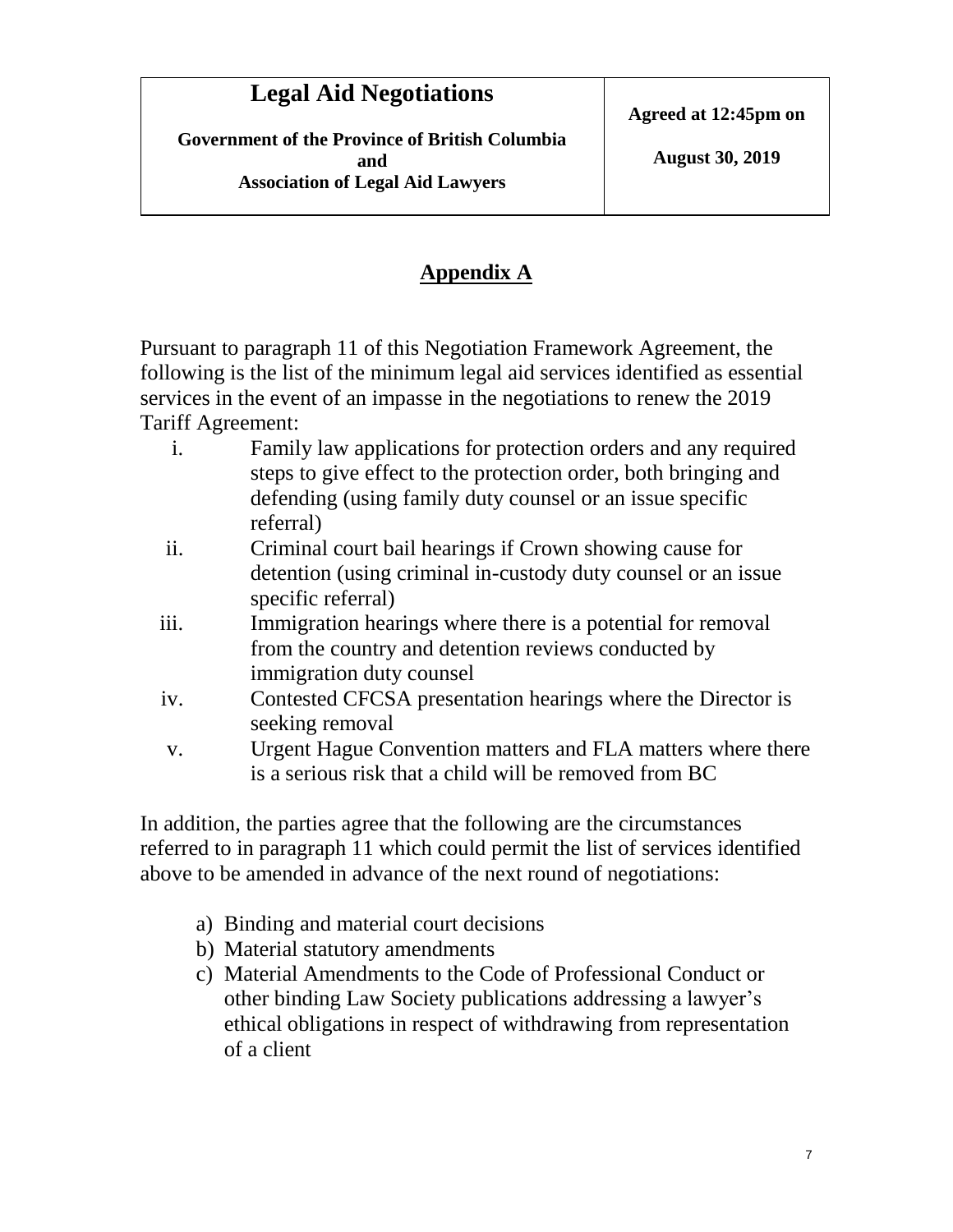**Government of the Province of British Columbia and Association of Legal Aid Lawyers**

**Agreed at 12:00pm on**

**August 30, 2019**

#### **Memorandum of Agreement**

*Between:* 

# *HER MAJESTY THE QUEEN IN RIGHT OF THE PROVINCE OF BRITISH COLUMBIA,*

*represented by the Ministry of the Attorney General ("The Ministry")*

*and*

# *A.L.L. - ASSOCIATION OF LEGAL AID LAWYERS, a society incorporated under the Societies Act, S.B.C. 2015 c. 18 ("ALL")*

#### *and*

#### THE LEGAL SERVICES SOCIETY,

a corporation continued under the *Legal Services Society Act,* S.B.C. 2002,

c. 30

and having an office at 400 - 510 Burrard Street, Vancouver, V6C 3A8 ("LSS")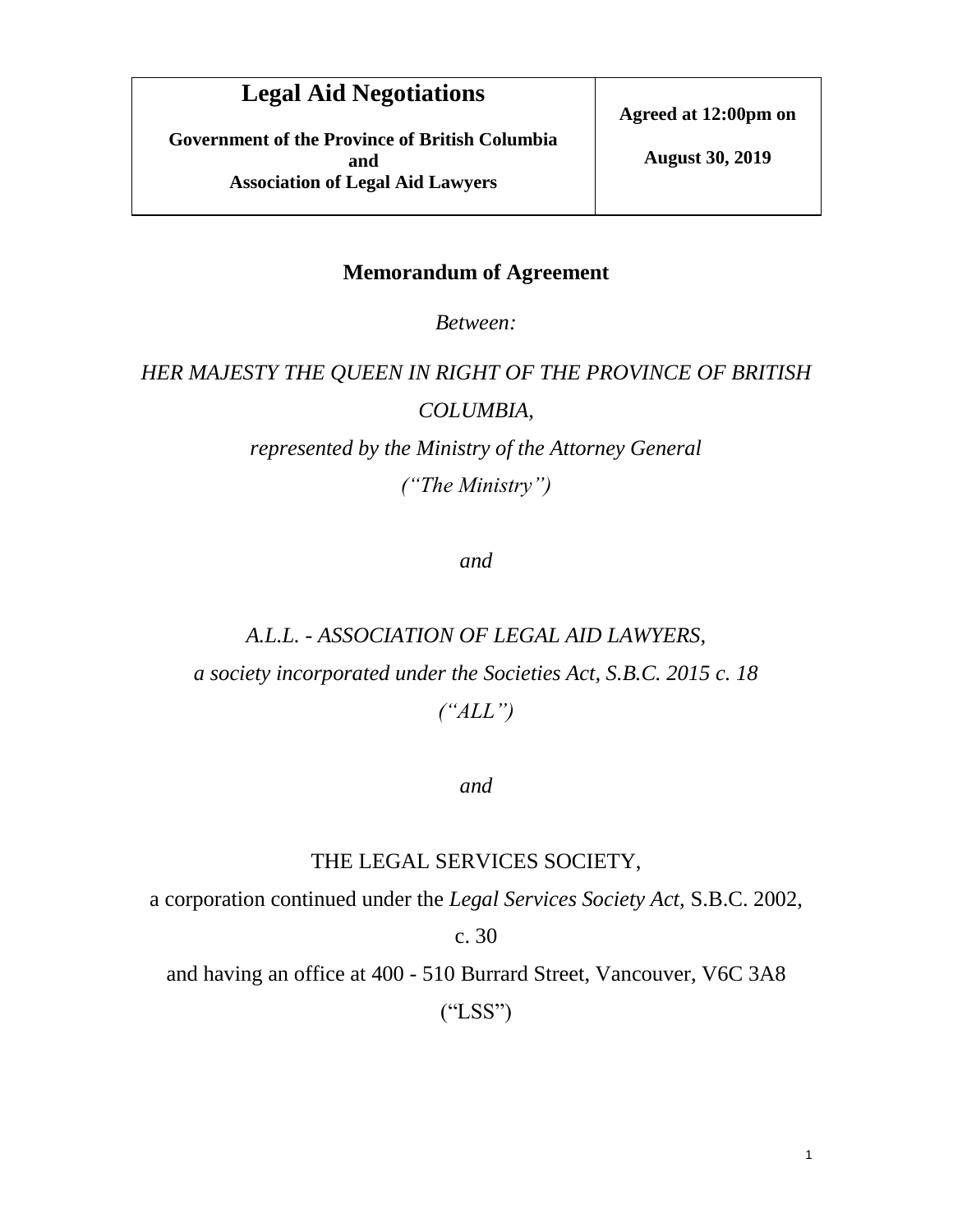Whereas:

- A. A strong and sustainable legal aid program is an essential component of an accessible justice system.
- B. The parties recognize that there is a need for improvements to the legal aid program in BC and that legal aid improvements will not be effective if undertaken in isolation, without the investment of sufficient time, or without the engagement of appropriate stakeholders.
- C. The Ministry is developing a comprehensive Legal Assistance Strategy to ensure that people are able to access services that are appropriate and proportionate to their needs and capabilities.

Therefore:

The parties agree to make the following recommendations to the Lieutenant Governor in Council ("LGinC"):

1. The Ministry will consult with ALL in good faith on legal aid policy matters as part of the Ministry's development of its overall Legal Assistance Strategy.

# **Ministry - ALL Legal Aid Policy Consultation**

- 2. Although the Ministry will be consulting with a broad group of stakeholders as part of the development of the Legal Assistance Strategy, the following represents the agreement between the parties in relation the Ministry's consultation with ALL:
	- a. The Ministry with the support of LSS will consult with ALL in good faith on legal aid policy matters, including issues related to coverage, eligibility, scope and quality of legal aid services, as well as access to justice initiatives that relate to delivery of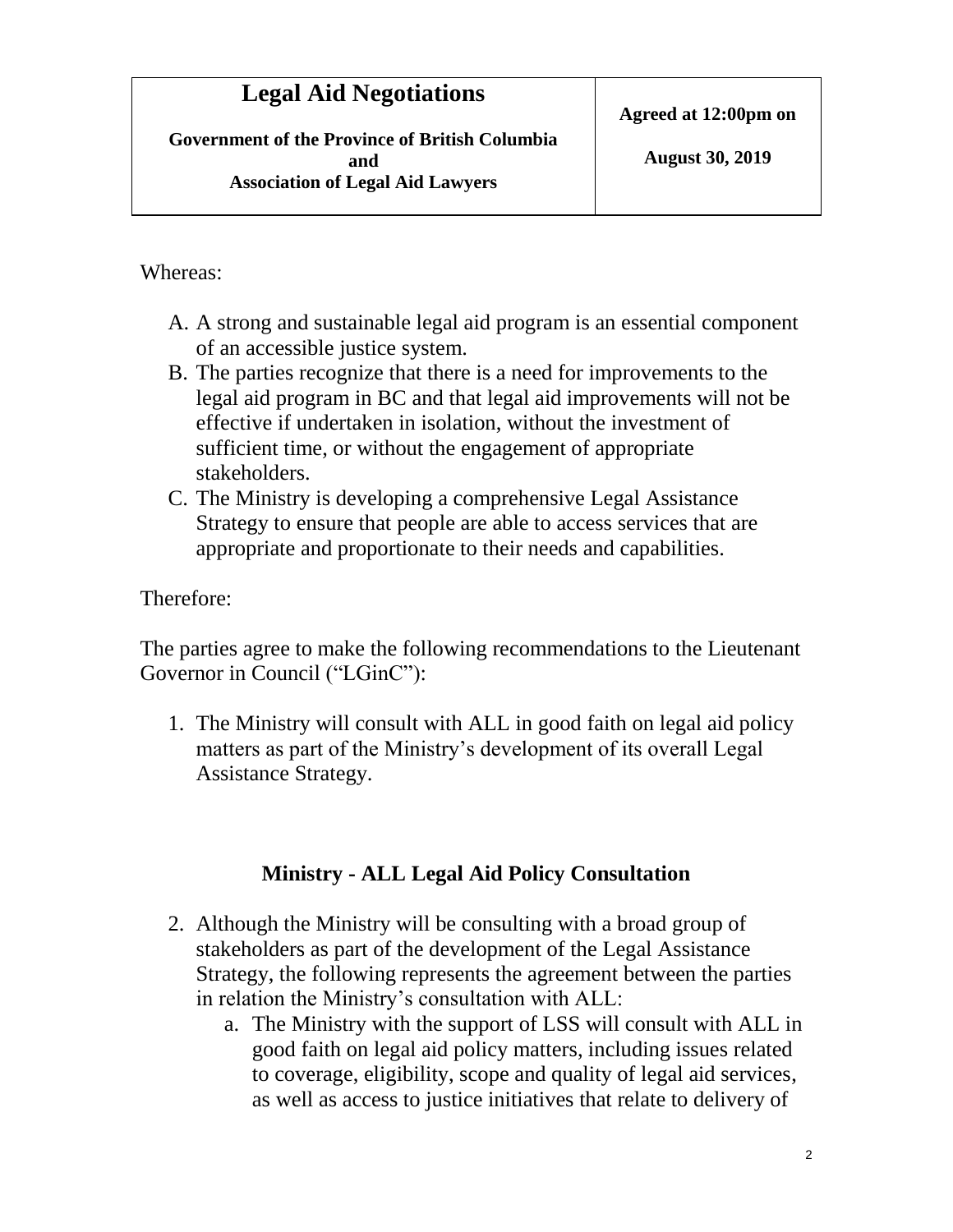**Government of the Province of British Columbia and Association of Legal Aid Lawyers**

legal aid services, as part of the Ministry's development of its overall Legal Assistance Strategy or otherwise.

- b. The matters that were raised by ALL and not concluded during the negotiations leading up to the Negotiation Framework Agreement shall be the subject of consultation under this Memorandum of Agreement and are appended as Appendix A.
- c. The parties recognize that the subjects of consultation will not be restricted to the list itemized in Appendix A.
- 3. ALL and the Province agree to the following timetable in relation to the above consultation process:
	- a. The parties will meet no fewer than 3 times by June 30, 2020 and any items that are agreed upon between ALL and the Province by that date will be included in a submission to the LGinC for the purpose of informing the 2021/22 budget cycle;
	- b. The parties recognize that the most likely matters to be included in the 2021/22 budget cycle are those that are focused primarily on legal aid and are more easily achieved within that time frame, including as priorities:
		- i. Legal Aid Eligibility;
		- ii. Legal Aid Coverage;
		- iii. Assignment of Junior Counsel; and
		- iv. Authorizations for Expert Witnesses;
	- c. The parties shall meet no fewer than 4 additional times prior to June 30, 2021 with respect to any unresolved policy matters and any issues related to the broader Legal Assistance Strategy. Two of the additional meetings may include other stakeholder groups; and
	- d. Any items that are agreed upon between the parties by June 30, 2021 will be included in a submission to the LGinC for the purpose of informing the 2022/2023 budget cycle.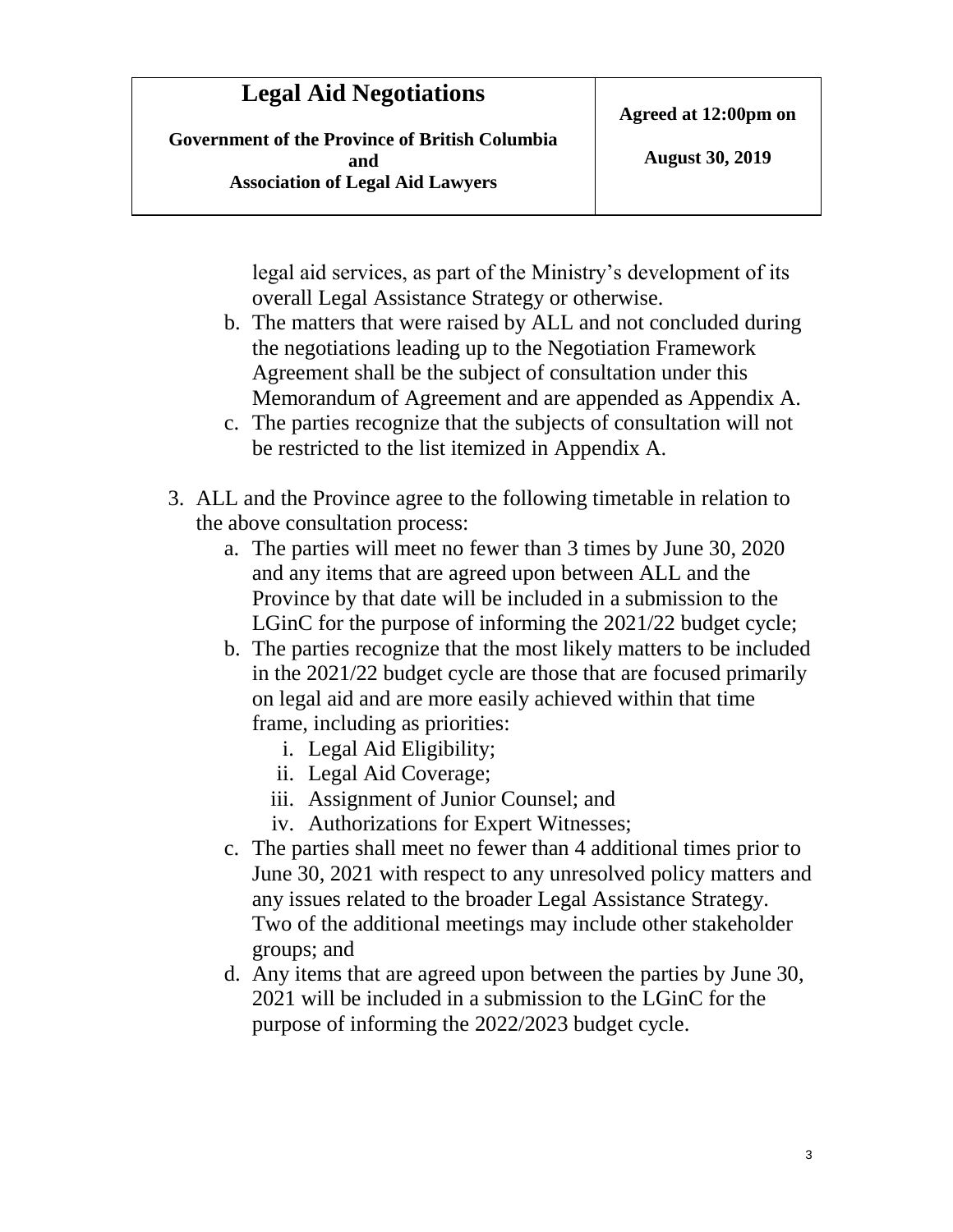**Government of the Province of British Columbia and Association of Legal Aid Lawyers**

- 4. The parties commit to taking all steps necessary to put the terms of the above consultation plan into effect including making recommendations to the LGinC.
- 5. Final decisions respecting any such policy matters that are subject to the consultation process above and that are within the purview of government shall remain at the discretion of government.
- 6. ALL agrees to become a signatory to Access to Justice BC's Triple Aim.

#### **LSS-ALL Consultations**

- 7. ALL, LSS and the Province agree to discuss improvements to the advisory committee consultation process in consideration of ALL's August 6, 2019 proposal, the *Governance and Decision Making* discussion paper tabled by LSS on August 7, 2019, and the Options paper tabled by ALL on August 28, 2019. The discussions will include what involvement, if any, the Ministry should have in the committees, whether the committees should have a reduced meeting schedule while the broader consultation process referred to in this Memorandum of Agreement is taking place, and the process for selection of members of ALL to participate in the revised tariff committee consultation process.
- 8. This stand-alone Memorandum of Agreement expires on March 30, 2022 and, notwithstanding paragraph 20 in the Negotiation Framework Agreement between the parties, shall not continue past March 30, 2022.

Note: All policy proposals from ALL are withdrawn if agreement is reached on the above proposals.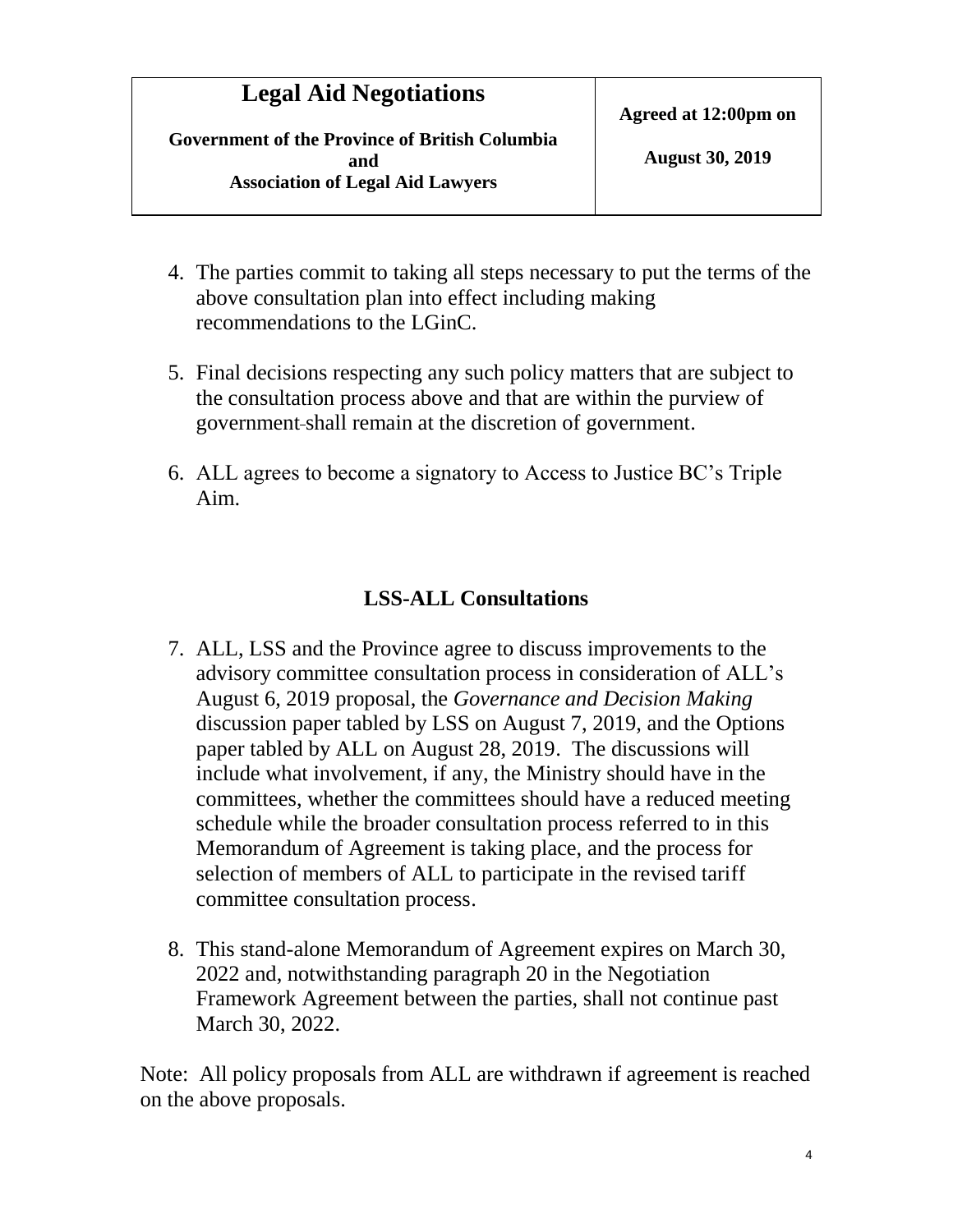**Government of the Province of British Columbia and Association of Legal Aid Lawyers**

# Appendix A – Items for consultation

# **Contents**

| 9. |  |
|----|--|
|    |  |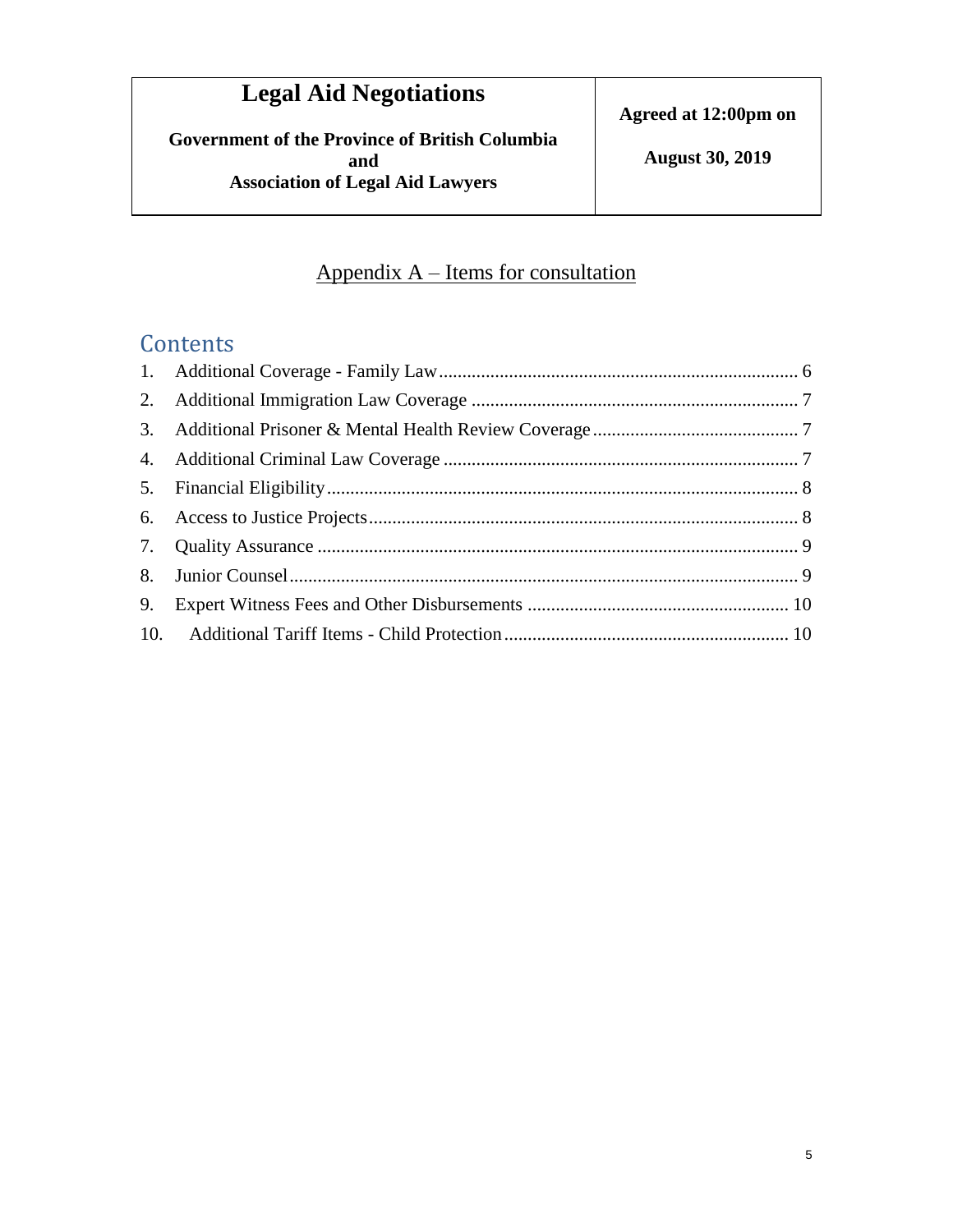<span id="page-14-1"></span>**Government of the Province of British Columbia and Association of Legal Aid Lawyers**

#### <span id="page-14-0"></span>**1 . AD D I T I O N A L C O V E R A G E - F A M I LY L AW**

- **1.1** Family legal aid applicants no longer be required to establish "serious family problems".
- **1.2** For Supreme Court matters, all family legal aid applicants who qualify financially be provided coverage for all processes up to the conclusion of the Judicial Case Conference, or other alternative dispute resolution process.
- **1.3** For Provincial Court matters, all family legal aid applicants who qualify financially be provided coverage for all processes up to the conclusion of the first Notice of Motion filed by the client or the conclusion of a Family Case Conference, whichever occurs first, or for other alternative dispute resolution processes.
- **1.4** If a matter is not resolved pursuant to 1.2 or 1.3, then LSS have the discretion to approve requests for continued services in appropriate cases on application by counsel.
- **1.5** Family coverage, including additional preparation time of 15 hours, be expanded to include new matters ancillary to family cases, including bankruptcy, foreclosure, and wills and estates.
- **1.6** Family duty counsel services be increased so as to be sufficient to make experienced assistance available to all parties who attend court on family remand days without counsel.
- **1.7** Extended family duty counsel services to be provided to those who qualify financially.
- **1.8** The participants will discuss expanding coverage for mediation and alternative dispute resolution processes at legal aid rates to a broader range of persons, in matters that are identified through a screening process, perhaps by duty counsel, as being amenable to settlement by way of a mediated agreement or consent order.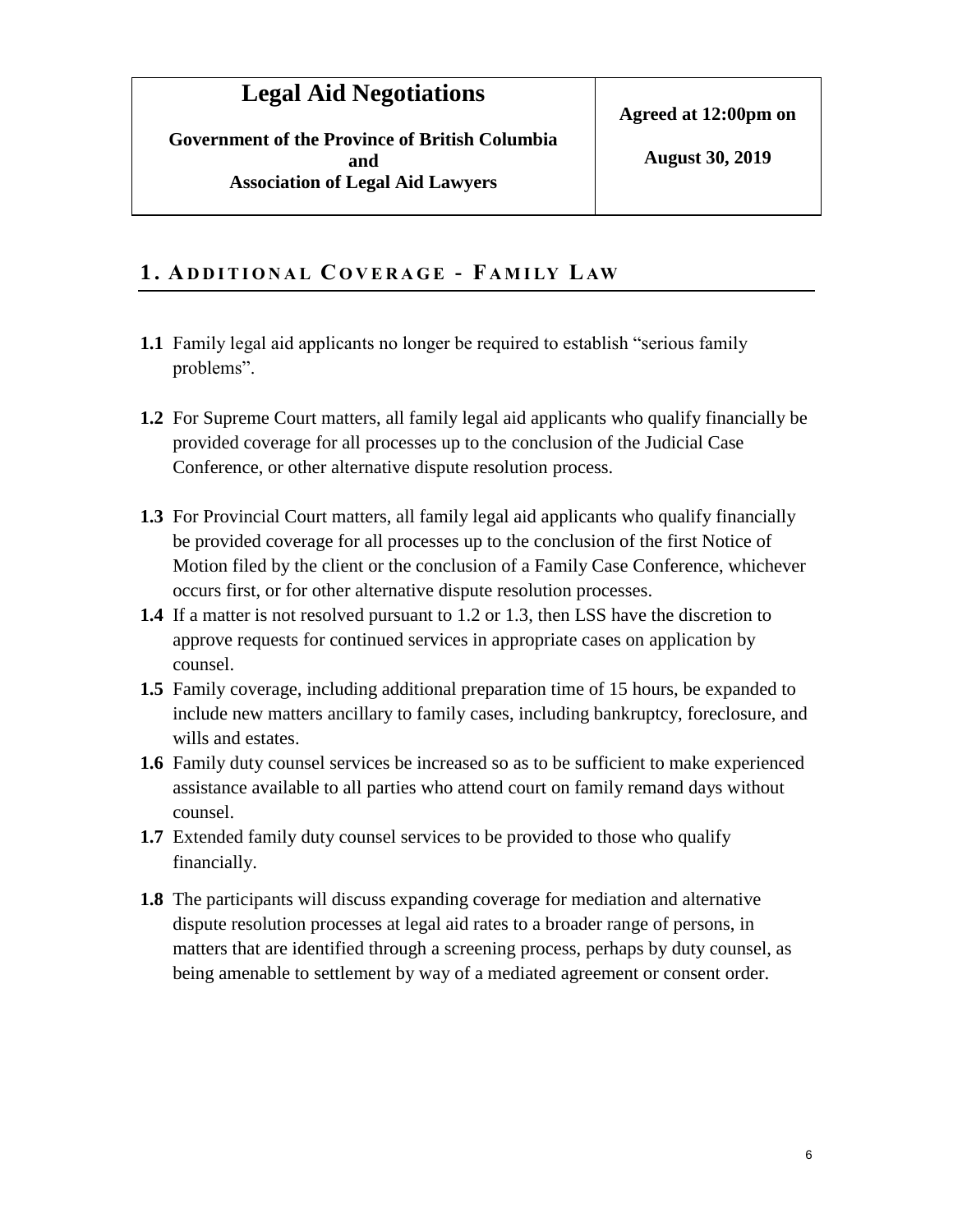#### <span id="page-15-2"></span>**2 . AD D I T I O N A L I M M I G R AT I O N L AW C O V E R A G E**

**2.1** Applicants who qualify financially be provided broader coverage for refugee claims assessed as meritorious whether in custody or not, based on a preliminary assessment by LSS, and all other immigration cases on which legal assistance is reasonably required and removal is a possibility.

## <span id="page-15-0"></span>**3 . AD D I T I O N A L P R I S O N E R & ME N TA L HE A LT H RE V I E W C O V E R A G E**

**3.1** Applicants who qualify financially or otherwise merit legal aid assistance be provided broader coverage for all institutional charges or disciplinary processes, parole or segregation hearings or reviews including Mental Health Act reviews and all hearings on which legal assistance is reasonably required.

## <span id="page-15-1"></span>**4 . AD D I T I O N A L CR I M I N A L L AW C O V E R A G E**

- **4.1** Coverage be extended for those who qualify financially to all charges under the Criminal Code of Canada or Controlled Drugs and Substances Act, without the requirement of a reasonable prospect of jail.
- **4.2** Coverage be extended on offences under other legislation where there is a potential for serious impact on a person's life, including but not limited to education, employment, immigration status, mental health or family, or where providing legal assistance is in the public interest or will enhance or facilitate the administration of justice.
- **4.3** Coverage be extended to the pre-charge phase following police contact for any offence involving a youthful first offender who qualifies financially, in order to facilitate negotiations with Crown Counsel as to whether to lay a charge and/or offer alternative measures.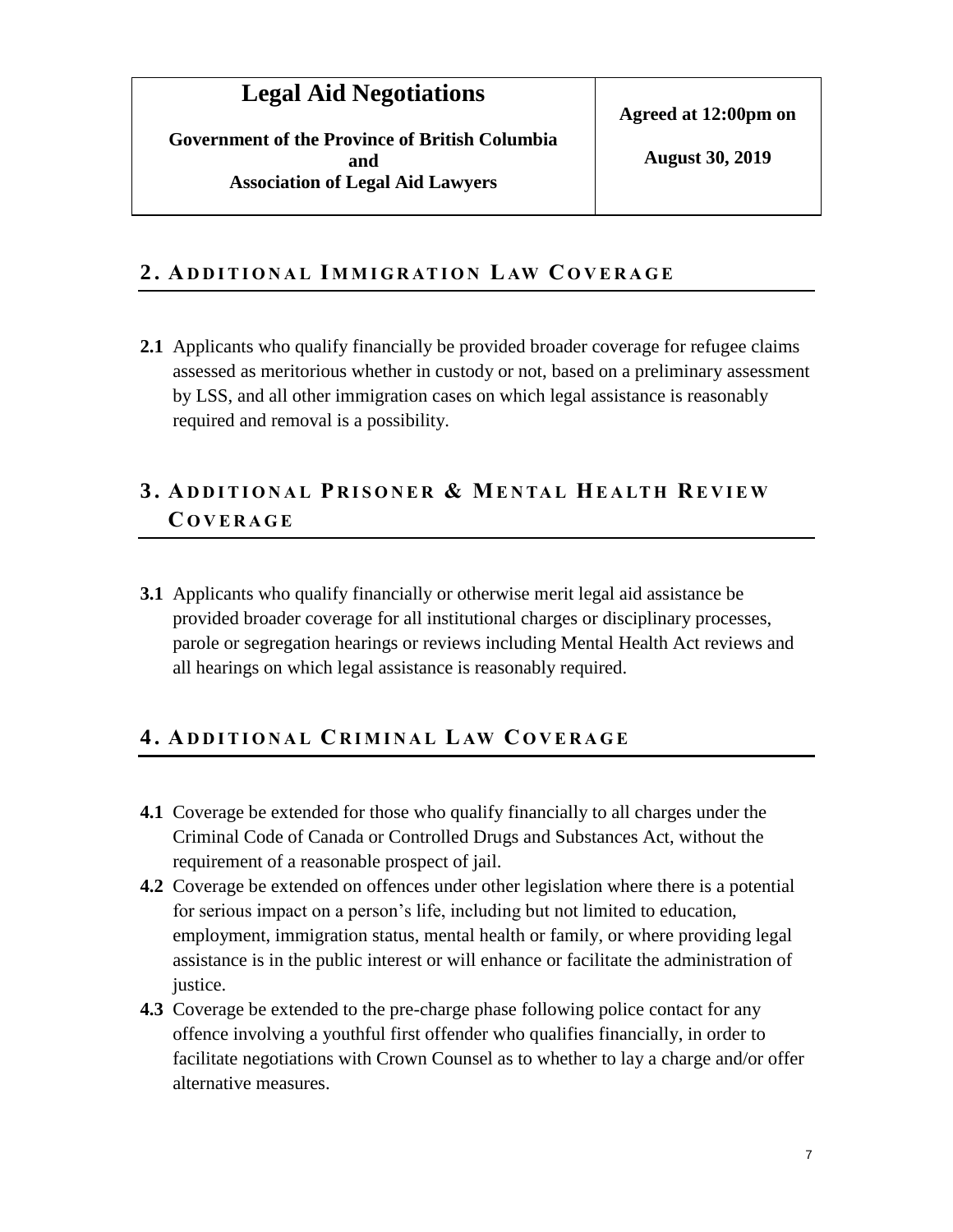#### **5 . FI N A N C I A L EL I G I B I L I T Y**

- **5.1** Persons applying for legal aid be considered to qualify financially for full coverage at incomes below the Market Basket Measure plus 25%.
- **5.2** Legal aid coverage be provided on a graduated basis for persons with incomes in excess of the Market Basket Measure plus 25%.
- **5.3** Similarly to the recent expansion of qualification for social assistance, ownership of assets not disqualify a person from obtaining legal aid if their income level qualifies them.
- **5.4** LSS be provided broader discretion to assess whether a person has a subjective need of legal aid or might qualify under the Rowbotham criteria and hence should be provided coverage.

#### <span id="page-16-0"></span>**6 . AC C E S S T O J U S T I C E P R O J E C T S**

- **6.1** ALL be an active participant in the creation and development of projects to enhance access to justice in the Province, including becoming a signatory to the Access to Justice Triple Aim.
- **6.2** ALL become an equal participant with LSS and the Province in planning and decision-making for pilot projects or other initiatives based on local community needs that are designed to improve access to justice and that include as a component the efficient or enhanced delivery of legal aid services.
- **6.3** ALL be funded to participate in partnership with Indigenous organizations and other justice stakeholders to examine and develop culturally appropriate approaches to indigenous matters for the justice system, including training for lawyers and other legal aid providers on cultural issues and to ensure cultural competency in the provision of legal aid services.
- **6.4** The participants will discuss the development and expansion of remote justice delivery models, including development of pilot projects for the delivery of legal services such as mediation by video or teleconference.
- **6.5** The participants will discuss the provision of funding to enable more lawyers to become qualified as mediators in exchange for their agreement to provide mediation at legal aid rates.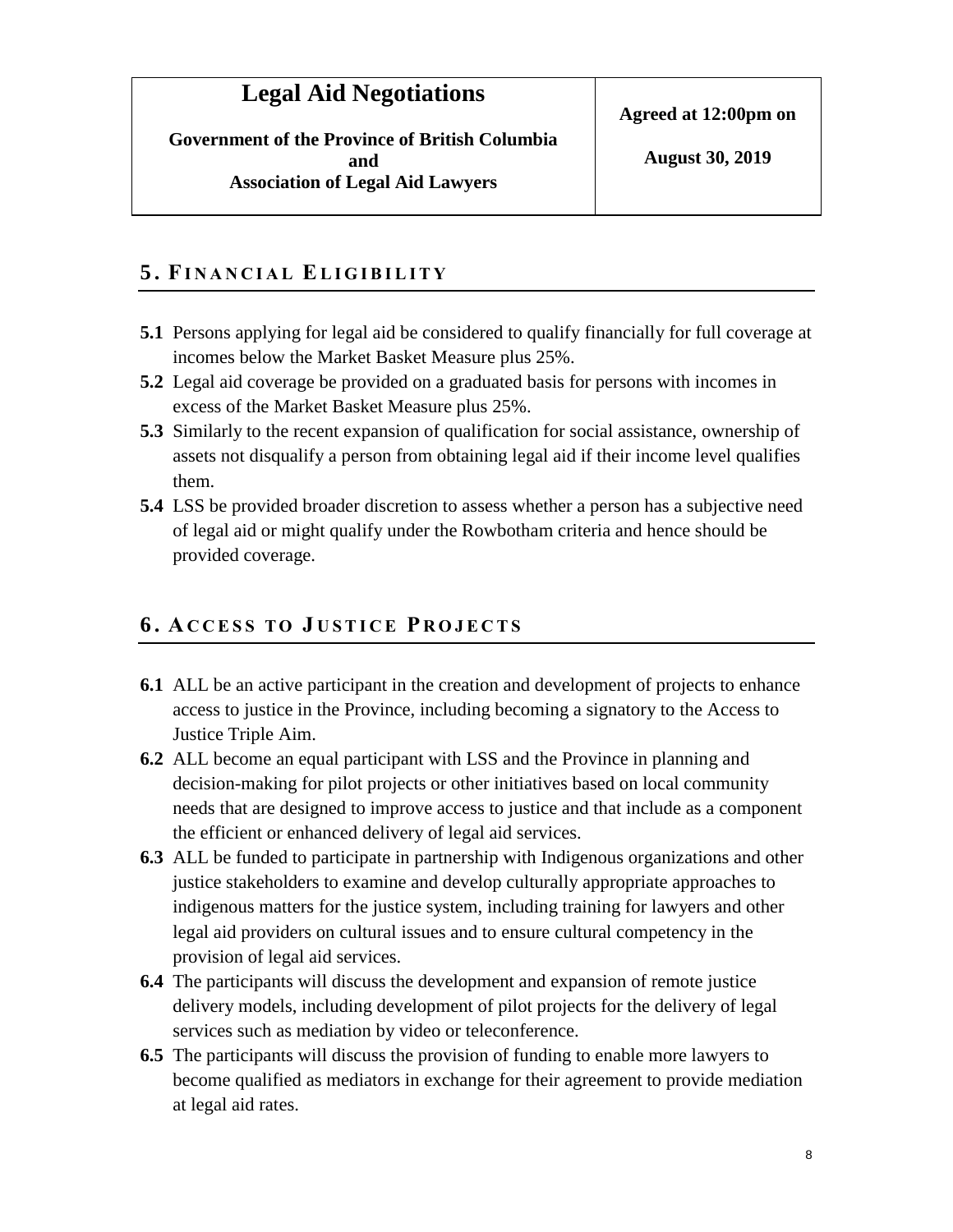**August 30, 2019**

**6.6** The participants will discuss filling gaps in providing assistance with applications for housing, social assistance, health services, and other poverty-related issues to persons in need of such assistance, through a clinic model, with the participation, assistance and support of ALL in planning, development and decision-making.

#### <span id="page-17-0"></span>**7 . QU A L I T Y AS S U R A N C E**

- **7.1** Additional funding be provided for the participation of ALL members in enhancing the quality of legal aid services, including:
- **7.1.1** provision of and attendance at continuing education and training with payment at tariff or block rates for attending up to 12 hours per year or such greater number of minimum hours as may from time to time be required by the Law Society of BC;
- **7.1.2** course programming;
- **7.1.3** technology grants; and
- **7.1.4** broader case file oversight.
- **7.2** ALL be a participant with LSS in planning, development and decision-making in relation to programs for the enhancement of the quality of legal aid services.

#### <span id="page-17-1"></span>**8 . J U N I O R C O U N S E L**

- **8.1** One additional lawyer be assigned as junior counsel in all murder and manslaughter trials and all cases in the LCM category. Additional counsel be assigned as junior counsel in complex and lengthy criminal trials in all cases where Crown Counsel assigns two lawyers, and in other matters upon request by the assigned lawyer where in the opinion of the assigned lawyer in consultation with LSS junior counsel is necessary due to the complexity or length of the matter.
- **8.2** Counsel assigned to a matter as junior counsel be paid at the tariff rate for the applicable tier.